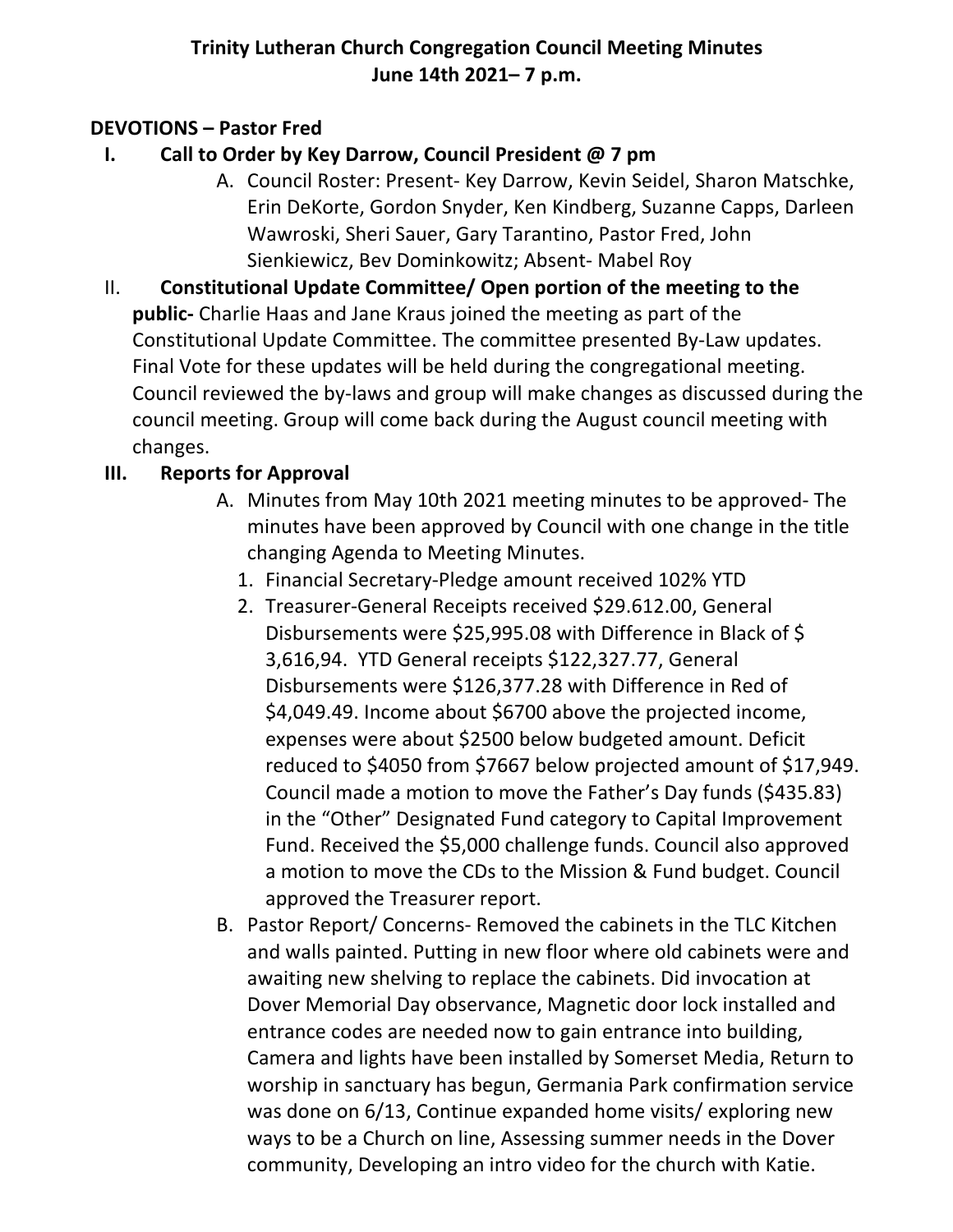C. Nurse's Report- Nurse sent out her report prior to the meeting and there were no discussions on its content.

# **IV. Status Report on Church operations and Ministries**

- A. Faith Kitchen- In September cooking for the lunches will happen in the TLC kitchen. Team is having a meeting on 6/22/21.
- B. Food Pantry- Received food donation from elementary school in Dover, Ask for egg cartons to re-package eggs received in the Food Pantry for better distribution. Shoppers have been asked not to shop at the moment as there is sufficient food.
- C. Edna Haven- Still having 3 clients at a time upstairs.
- D. Church Staffing- Discussion of church office backup while Kathy is out of the office- During Kathy's medical leave, Katie and Jane C. will cover the office.
- E. Property- Received proposals of \$5,700 from alarm company. Awaiting to receive another proposal before going forward with this work.
- F. Update on ministries:
	- 1. Mutual Ministry- Next meeting will happen at Pastor's home
	- 2. Living For Giving- Team is working on the Father's Day project.
	- 3. RIC-No report
	- 4. Justice League-No report
	- 5. Worship & Music- Next meeting on 6/15 and will discuss the ELCA social distance guidelines. Since returning to church, Altar Guide volunteers are low. Jill Ryan is in the process of reaching out to volunteers to get all the Sundays filled.
	- 6. Education- No report
	- 7. Congregation Care- No report
	- 8. Generosity Team- No report
	- 9. Sr. Ministry- No report
	- 10.Fellowship- Ice cream social on 6/27; Potluck event on 7/18 discussion on moving the date for Ice Cream social had been discussed. Discussion on moving event from Library to outside of TLC was discussed. This committee will decide on date & location.
	- 11.Health Cabinet- No report
	- 12.Fruit for Greystone- Sending \$500 a quarter to Greystone is ongoing.
- **V. Reports and Updates- Security system update-** Since awaiting another proposal no discussion was had on this subject during this meeting.
- VI. **New Business – Discussion of summer council meeting dates-** Council members agreed to skip our July meeting. Next meeting is on August  $9<sup>th</sup>$ .
- **VII. Correspondence - None received**